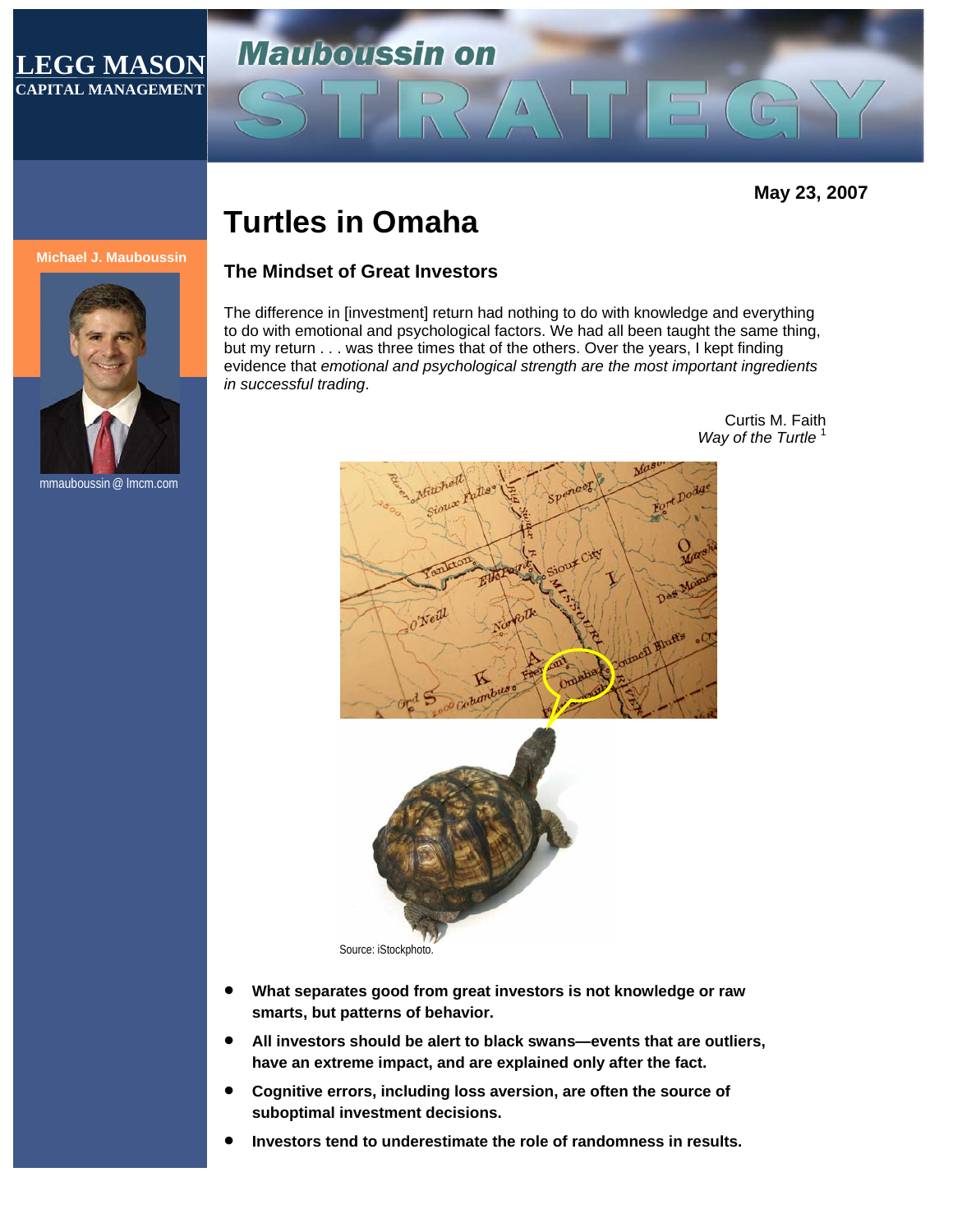

#### **Buffett Shares the Secret Sauce**

Most people like to be successful in their jobs. But few organizations are able to articulate the tangible and intangible attributes an employee needs to add value. This makes even more remarkable Warren Buffett's plan to hire one or more chief investment officers to replace him at Berkshire Hathaway. As part of a succession strategy, Buffett clearly articulates the behavioral traits he believes are vital to long-term investment success.  $\dot{\cdot}$ 

Buffett starts with the obvious: he wants smart people with a good investment record. But he quickly adds that he's more focused on "how they swing at the ball" than their performance—that is, how they think and behave rather than solely how they've done.  $3$ 

He then goes on to enumerate the three qualities he views as crucial. The first is an ability "to recognize and avoid serious risks." The second is temperament, including "independent thinking, emotional stability, and a keen understanding of both human and institutional behavior." Finally there's loyalty, a willingness to stay at Berkshire "even though he or she could leave and make much more money elsewhere."

We will explore the first two qualities in detail. But it's worth noting the traits Buffett dwells on are by and large absent in a business school curriculum. Naturally, what students learn in business school—accounting, finance, competitive strategy, management, ethics—are all important and worthwhile topics, and are prerequisites for investment success. This canon is the ante to participate. However, what separates the good from the great investors is not knowledge or raw smarts, but patterns of behavior.

#### **Avoiding (or Managing) the Black Swan**

At first blush, leading with risk management may appear specific to Berkshire Hathaway because of its large insurance and reinsurance operations. But the investment industry annals include many very smart people who have failed spectacularly as a result of poor risk management. Long-Term Capital Management generally tops the list, but plenty of other formerly high-flying firms provide it company. <sup>4</sup> Investment strategies impervious to risk can and will show very good results for a time, but almost always receive their comeuppance.

Nassim Taleb's latest book, *The Black Swan*, is a treatise on the improbable events Buffett has in mind. <sup>5</sup> The term black swan comes from philosopher Karl Popper's criticism of induction: We get closer to truth if we focus on falsification instead of verification. Seeing lots of white swans (verification) does not allow for the statement "all swans are white," but seeing one black swan (falsification) does disprove the statement. This is relevant in investing because investment strategies based on the reoccurrence of white swans can be toppled by one black swan event.

Taleb suggests all black swans have three attributes: they are outliers, they have an extreme impact, and people seek to explain them after the fact.  $6$ 

An outlier is an event outside regular expectations. A ready example in investing is the difference between mean/variance predictions and empirical results. A mean/variance model uses mean and standard deviation to specify a bell-shaped, or normal, distribution of price changes. The economic and intuitive premise, which holds for the most part, is risk and reward are related—the more risk you assume, the higher the return you expect.

The problem is the distribution of price changes is not bell-shaped. Stock price change distributions, for example, have fat tails—they include many more large moves than the normal distribution accommodates. While most practitioners are aware of this result to some degree, two challenges remain.

The first challenge is measurement. Mean/variance is the *lingua franca* of the investment world. Alpha, beta, variance and numerous other terms derive from the mean/variance framework. Using the language of risk (knowable distributions) to capture the world of the uncertain (distributions with unknowable outliers) can breed complacency and is periodically grossly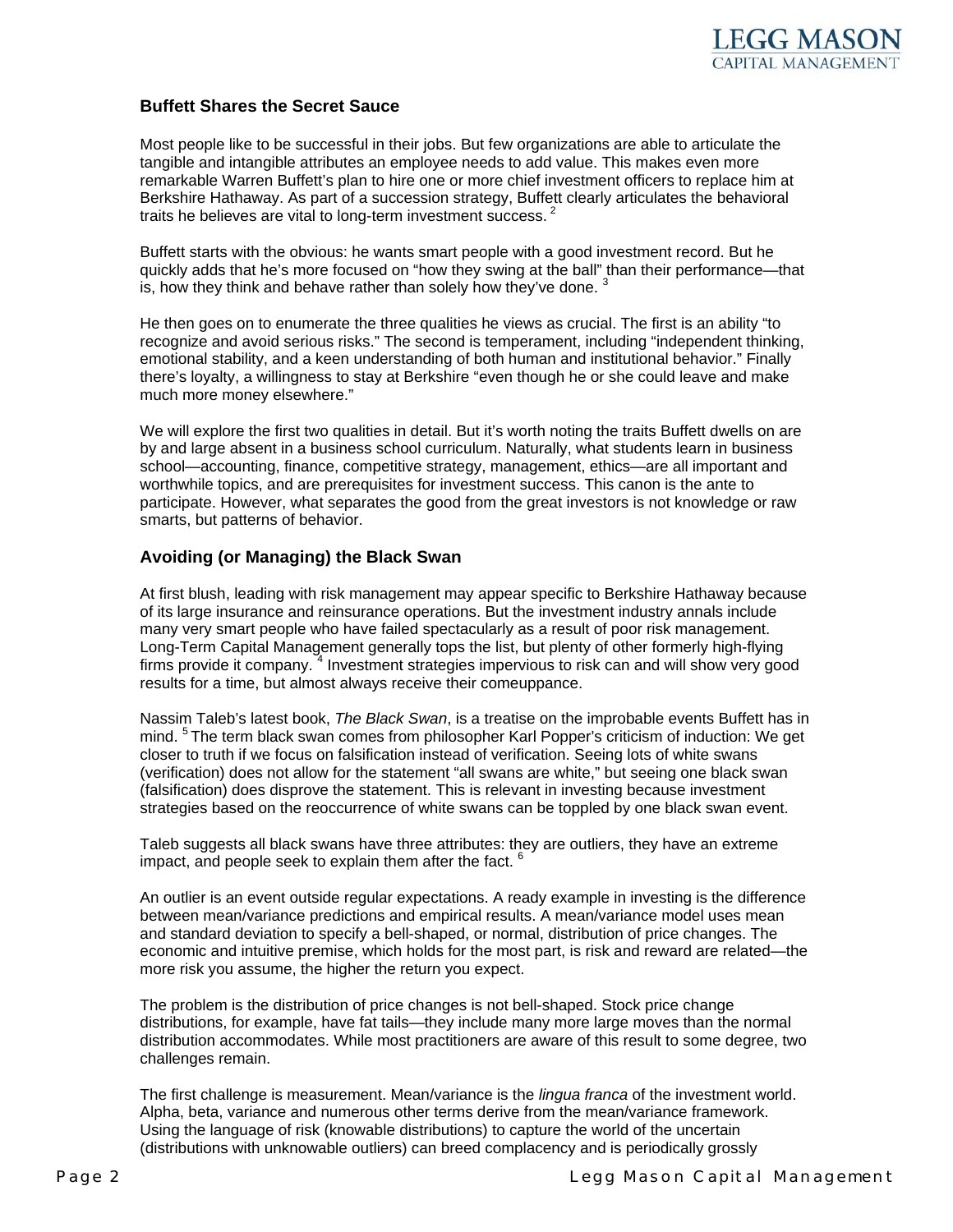

misleading. The vast majority of the time this mismatch between description and reality is of no consequence. But when a black swan shows up, there is a price to pay.

The second challenge is cognitive. Buffett distinguishes between experience and exposure.<sup>7</sup> Experience looks to the past and considers the probability of future outcomes based on the occurrence of historical events. Exposure, in contrast, considers the likelihood and impact of an event that history, especially recent history, may not reveal. Buffett, despite being highly attuned to risk, allowed that the insurance industry had dwelled too much on experience and not enough on exposure prior to the 2001 terrorist attacks. Human nature strongly encourages us to rely on experience.

Black swans also have an extreme impact. We can readily demonstrate this point by looking at long-term stock price returns. We gathered the daily price changes in the S&P 500 over the past 30 years or so, in excess of 7,300 observations. The compounded annual return over the period (excluding dividends) was 9.5 percent. We then asked a simple question: What would happen to the return if we knocked out the 50 worst, and 50 best, days?

The results are a testament to the impact of black swans. If you remove the 50 worst days (less than 0.7 of 1 percent of the sample), the return soars to 18.2 percent, 8,700 basis points above the actual results. Missing the 50 best days compresses the return to less than 1 percent, about a 900 basis point hit.

While impressive, these numbers don't offer a proper point of reference. To do that, we asked the spreadsheet to calculate the mean and standard deviation using the actual underlying data, allowing us to simulate a bell-shaped distribution. Knocking out the 50 worst days from the simulated distribution lifts the return to 15.2 percent—good, but substantially less than the 18.2 percent using the actual data. Likewise, removing the 50 best days shrinks the return to 3.5 percent, a more muted result than what we see with the real data. This exercise clearly shows the bell-shaped distribution fails to capture extreme and high impact events. <sup>8</sup>

The final attribute of a black swan is we humans seek to explain it after the fact. Humans have a near insatiable desire to link cause and effect. <sup>9</sup> Unfortunately, causality is often very difficult to deconstruct, even in retrospect.  $10$  But coming up with a cause and effect story helps settle our minds, and provides a greater (albeit false) sense of control as we face the future.

In his solicitation letter, Buffett didn't just say Berkshire wants someone who is good at dealing with risk. He writes, "We therefore need someone genetically programmed to recognize and avoid serious risks." The phrase "genetically programmed" sparks a debate about whether the qualities Buffett seeks are innate (nature), or teachable (nurture). This debate is a good launching point for the second quality he seeks: a proper temperament.

## **Trading Places: Fact or Fiction?**

History clearly shows that being smart and having an appropriate temperament for investing are distinct. Of course, ideally you want an investor to have both smarts and a proper temperament. But if given a choice between the two, temperament seems the more rare and valuable.

Curtis Faith's new book, *Way of the Turtle*, is a story about trading. Yet the importance of temperament comes through loud and clear. He shows persuasively how psychological pitfalls repeatedly stymie good investment results.

The story of the turtle traders is fascinating, and warrants going back to the beginning. In the late 1970s and early 1980s, Richard Dennis was one of the best-known and most successful commodities traders in the United States. In the early 1980s, Dennis and his partner Bill Eckhardt debated whether great traders are made (Dennis's view) or born (Eckhardt's contention). The back-and-forth gathered steam one day when the partners were visiting a turtle farm in Singapore, prompting Dennis to claim, "We're going to raise traders like they raise turtles in Singapore." 11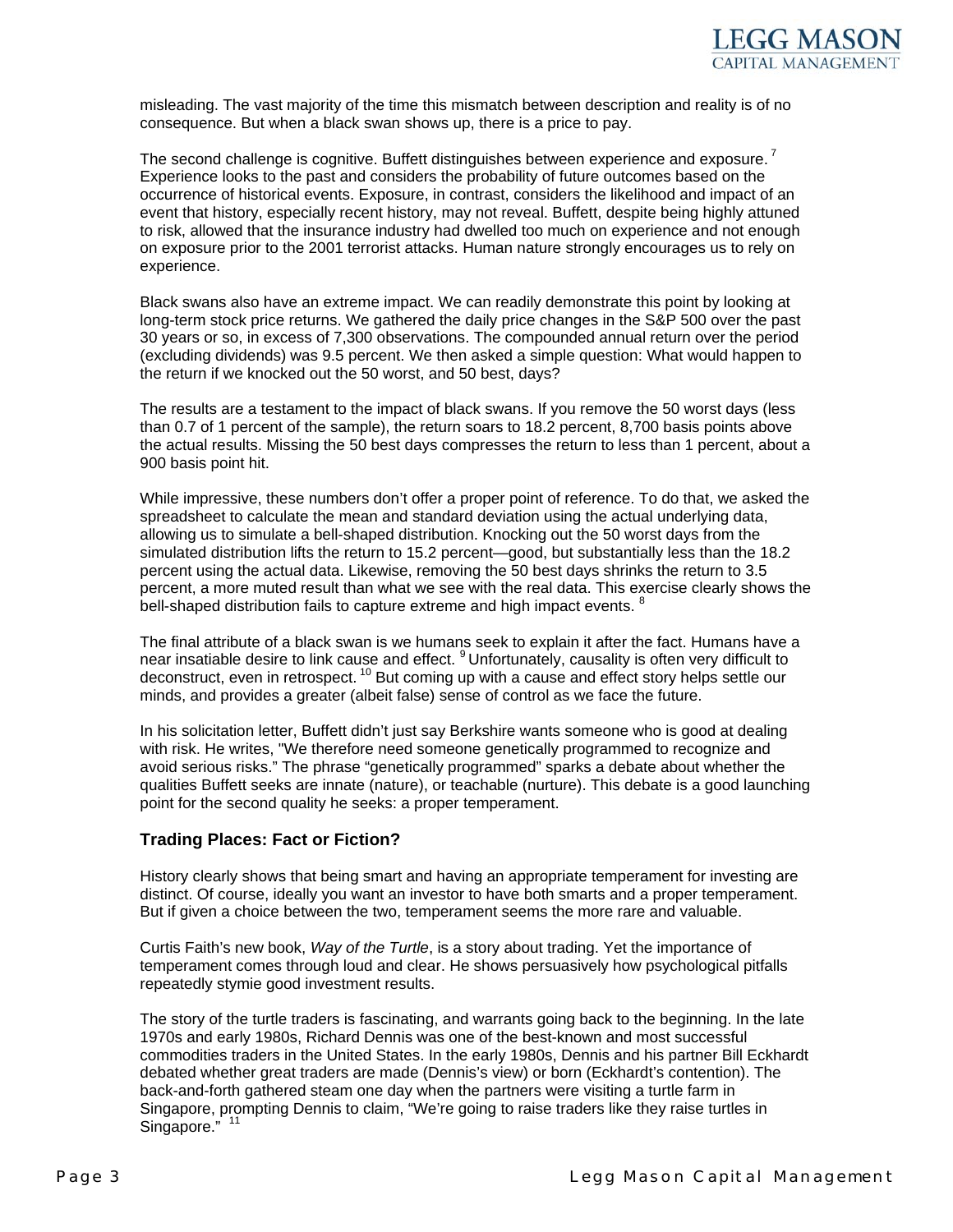

So Dennis and Eckhardt ran an experiment. They put an ad in major financial newspapers soliciting applicants for a training program. The ad explained the partners would train the group and seed them with a substantial trading account. Over 1,000 people applied, and after rigorous screening and testing, Dennis and Eckhardt invited 40 candidates for interviews in Chicago. The interviewers sought to evaluate the intellect and reasoning of the candidates. They ended up selecting 13 people, less than 1-in-100, for the maiden class. They dubbed the group the "turtles."

Faith was only 19 at the time, the youngest of the turtles, and had a background in the nascent computer programming field. Other turtles included a Ph.D. in linguistics, a handful of traders, and a professional gambler. The group was clearly very smart, in Faith's words, "among the brightest I had ever met."

In late 1982, Dennis and Eckhardt trained the group, covering concepts including probability, money management, and risk of ruin. In early 1983, the partners gave each turtle an account equivalent to \$50,000 – \$100,000 and let them loose. By agreement, the partners would assess the results after a month and adjust capital levels—more for the successful traders and less for the unsuccessful ones—accordingly.

After the initial period, Faith was up the most in the class. Dennis rewarded his results with \$2 million. More relevant is why Faith did the best: It turns out he was the only turtle who actually followed the system. All of the other traders decided to override the system at one point or another, owing mostly to psychological factors.

Many outsiders deemed Dennis the winner of the nature/nurture bet because the turtles in aggregate went on to enjoy long-term success. Faith, however, argues it was a draw because while the trading approach can be taught to most people, some are better suited to deal with the psychological aspects than others.

#### **Three High Hurdles**

Here are three psychologically-difficult barriers great traders and investors must overcome: loss aversion, frequency versus magnitude, and the role of randomness. How individuals cope with these barriers provides good insight into their investing temperament.

*Loss aversion*. In what is now a well-documented and well-known phenomenon, humans suffer roughly twice as much from losses as they receive pleasure from comparable gains. An important consequence is investors will turn down positive expected-value financial propositions, especially when their recent results have been poor.<sup>12</sup>

Faith provides a powerful example of this point. Following the expiration of the confidentiality agreement he signed, Faith explained the turtle system to a friend. Noting that cocoa presented a great trading opportunity in 1998 through early 1999, he inquired how his friend was doing in cocoa. The friend replied he stopped trading cocoa because he had lost money and thought the trade was "too risky."

Then Faith explains the circumstances. Following the system would have generated 28 total trades (average size \$10,000 – \$15,000) from April 1998 through February 1999, producing a total profit of nearly \$56,000. But of the 28 trades, 24 were unprofitable (average loss of about \$930) while 4 were profitable (average gain of roughly \$20,000). Even more difficult, the first 17 trades in a row lost money.<sup>13</sup>

Given this profit pattern, it is not difficult to see why a trader would abandon the commodity and perceive it as overly risky. But Faith's point is crucial: Recency bias and loss aversion often cause you to give up right before the trade becomes profitable. Sticking with positive expectation financial propositions is essential to maximizing profits over time.

*Frequency versus magnitude.* This concept is really an extension of loss aversion. Most of us frame the success or failure of a financial proposition in terms of the price. For instance, if you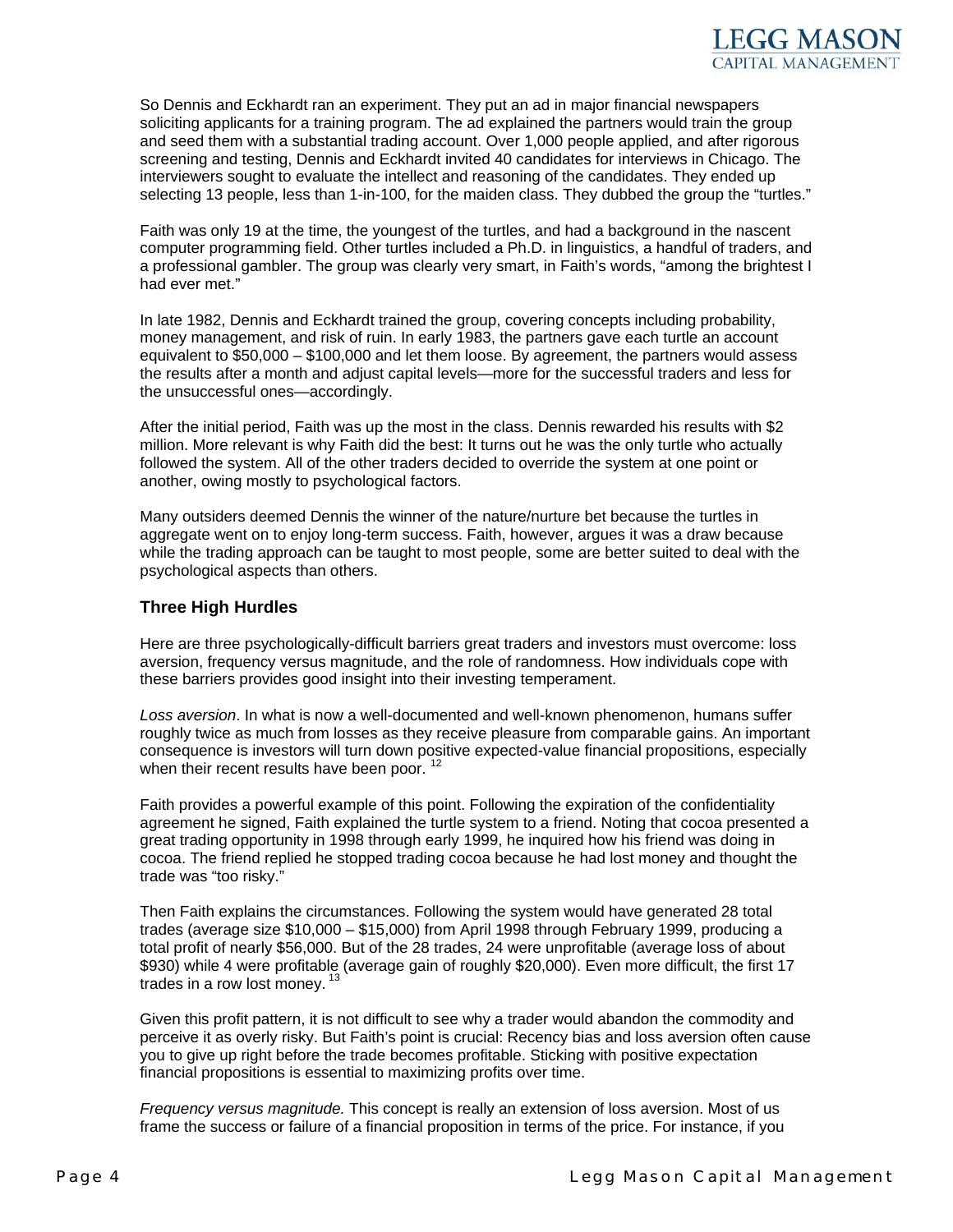buy a stock at \$30, any price above that level is mentally successful; any price below it is mentally unsuccessful.

What investors often fail to consider is that change in wealth is not a function of how often you're right, it's a function of how much money you make when you're right versus how much you lose when you're wrong. You need to consider both frequency and magnitude to understand investment results.

Faith illustrates this point by sharing 20 years of results for a trading system. Over that time span, the system generated about 5,600 trades, or around 250 a year. Of those trades, a shade over two-thirds lost money, making the success ratio less than one-third. But the winning trades earned 2.2 times the losing trades on average, netting a substantial overall profit.

As with loss aversion, operating according to the frequency-and-magnitude maxim is easier said than done. Faith notes, "Some of the Turtles had a hard time with this concept; they felt the need to be right and to predict markets."  $1$ 

The expected-value mindset has served many well-known investors well. One example is George Soros. Former colleague Scott Bessent said in a recent interview, "George has a terrible batting average—it's below 50 percent and possibly even below 30 percent—but when he wins it's a grand slam. He's like Babe Ruth in that respect." <sup>15</sup>

*Role of randomness*. Most people agree stock prices move more dramatically than business values move. In the stock market, like most probabilistic systems, there is a great deal of noise in the system. However, most investors fail to recognize the degree to which randomness affects short-term results. And, as bad, many investors have emotional reactions to short-term randomness that undermine the quality of their decision making.

This is Faith's comment; the idea applies to nearly everyone involved with markets: <sup>16</sup>

Most traders do not understand the degree to which completely random chance can affect their trading results. The typical investor understands this even less than the typical trader does. Even very experienced investors such as those who operate and make decisions for pension funds and hedge funds generally do not understand the extent of this effect.

Here's the point: A trader, or investor, can put on a positive expectation bet (correct process) and still have poor results (outcome) for some period of time due solely to randomness. But many investors attribute bad outcomes to bad processes, which leads to substantial error. As insidious is attributing good outcomes to a good process. A thoughtful investor must carefully consider process and recognize long-term outcomes will follow.

Here are some data to substantiate the point. The first is a study by The Brandes Institute called "Death, Taxes, and Short-Term Underperformance." 18 The researchers screened for largecapitalization, actively-managed funds that had a 10-year track record through 2006. This yielded 591 funds. They then ranked the funds by decile based on annualized gains.

The top-decile group had returns in excess of 10.9 percent, and all of them delivered better returns than the S&P 500 index. The researchers posed two questions: Did these funds have periods of relative underperformance? If so, by how much?

The answer to the first question is a resounding yes. In fact, all 59 of the funds in the top decile underperformed for at least one year. In its worst one-year period, the average top-decile fund underperformed the index by 1,950 basis points, with a range of negative 650 to 4,410 basis points.

Over a three-year period, the average underperformance was still 810 basis points, with a range of positive 250 to negative 2,240 basis points. The one- and three-year numbers of these good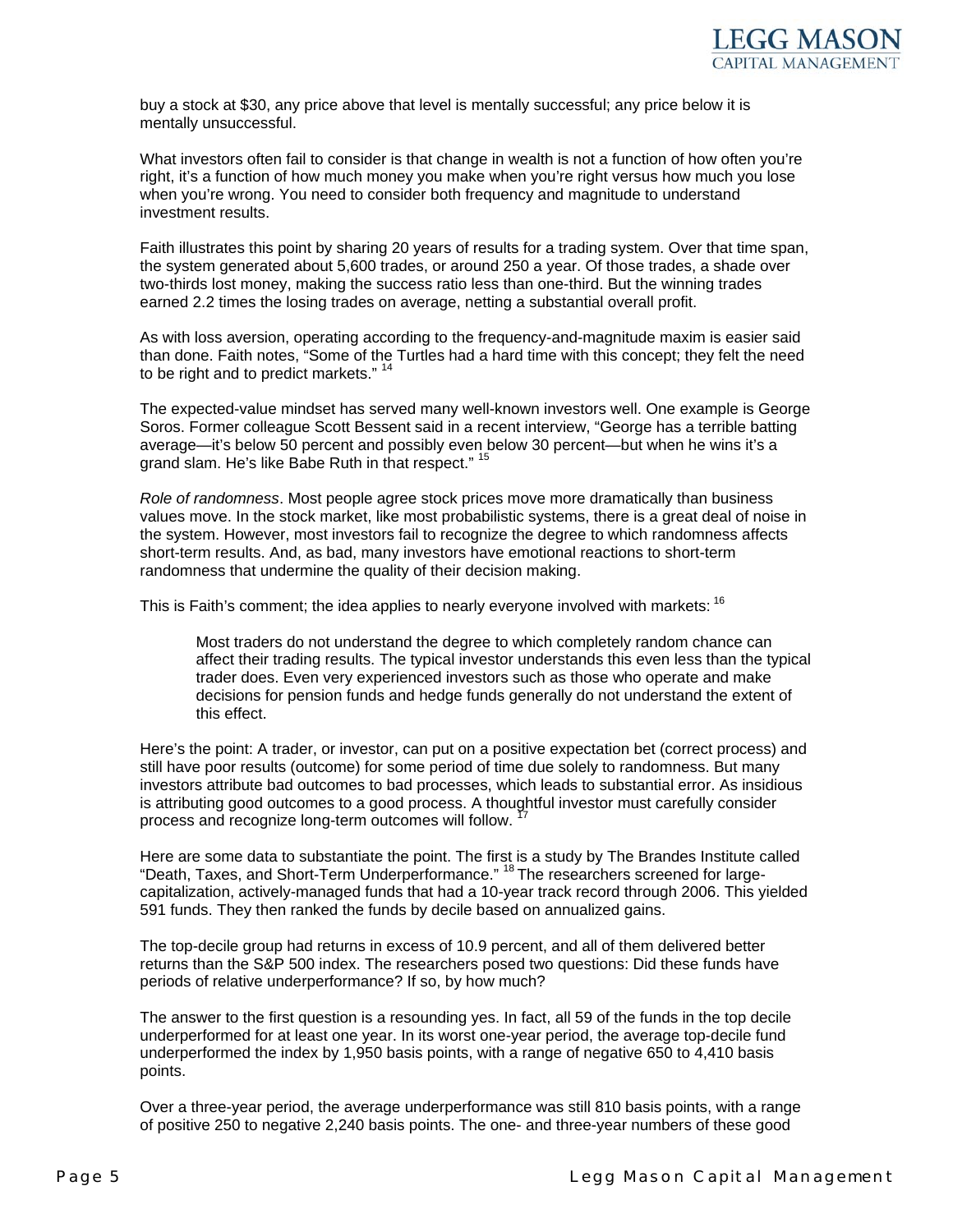

long-term funds clearly show the limitations of relying on short-term results to decipher the ultimate outcomes.

Unfortunately, the randomness in short-term results exerts a cost. Most institutional investors, including pension funds, endowments, and foundations, rely on short-term investment results to judge the managers they hire. Despite this, they would be better off with a robust way to assess process. The focus on outcomes, combined with the limited appreciation for randomness, leads to bad decisions.

In a recent academic paper, researchers tracked the decisions of 3,500 plan sponsors over a decade.<sup>19</sup> What they found is not surprising. Plan sponsors hire managers after they have enjoyed three years of excess returns. After they are hired, the managers generate excess returns "indistinguishable from zero."

Further, plan sponsors often fire managers after a period of underperformance, but the managers often go on to generate excess returns after they've been fired. Said differently, plan sponsors would have been better off on average keeping the manager they fired. And this analysis leaves aside costs.

While very understandable, this performance chasing shows many plan sponsors are fooled by randomness. Evidence is voluminous that individual investors, too, chase performance to the detriment of their long-term results.<sup>2</sup>

Faith adamantly argues for a focus on process: <sup>21</sup>

Good investors invest in people, not historical performance. They know how to identify traits that will lead to excellent performance in the future, and they know the traits that are indicative of average trading ability. This is the best way to overcome random effects.

This mindset fits comfortably with Buffett's point about assessing chief investment officer candidates based on "how they swing at the ball."

## **Turtles in Omaha**

There will be no turtles in Omaha. But the themes that surface in Buffett's candidate description and Faith's description of what worked and didn't work with the turtles are shared. Like a diet, the challenge is not in the ability to grasp the concepts but rather in the willpower to execute the plan.

The attributes of successful traders or investors are not limited to those realms. In fact, we argue that there is an approach that distances the best performers in all probabilistic fields from the average participant.<sup>22</sup> The approach has three central elements:

- 1. A focus on process versus outcome.
- 2. A constant search for favorable odds, including a recognition of risk.
- 3. An understanding of the role of time.

These concepts still appear robust. Yet the ability to stick with these elements in the face of the market's vicissitudes and the crowd's tugs is very difficult—and ultimately all about temperament.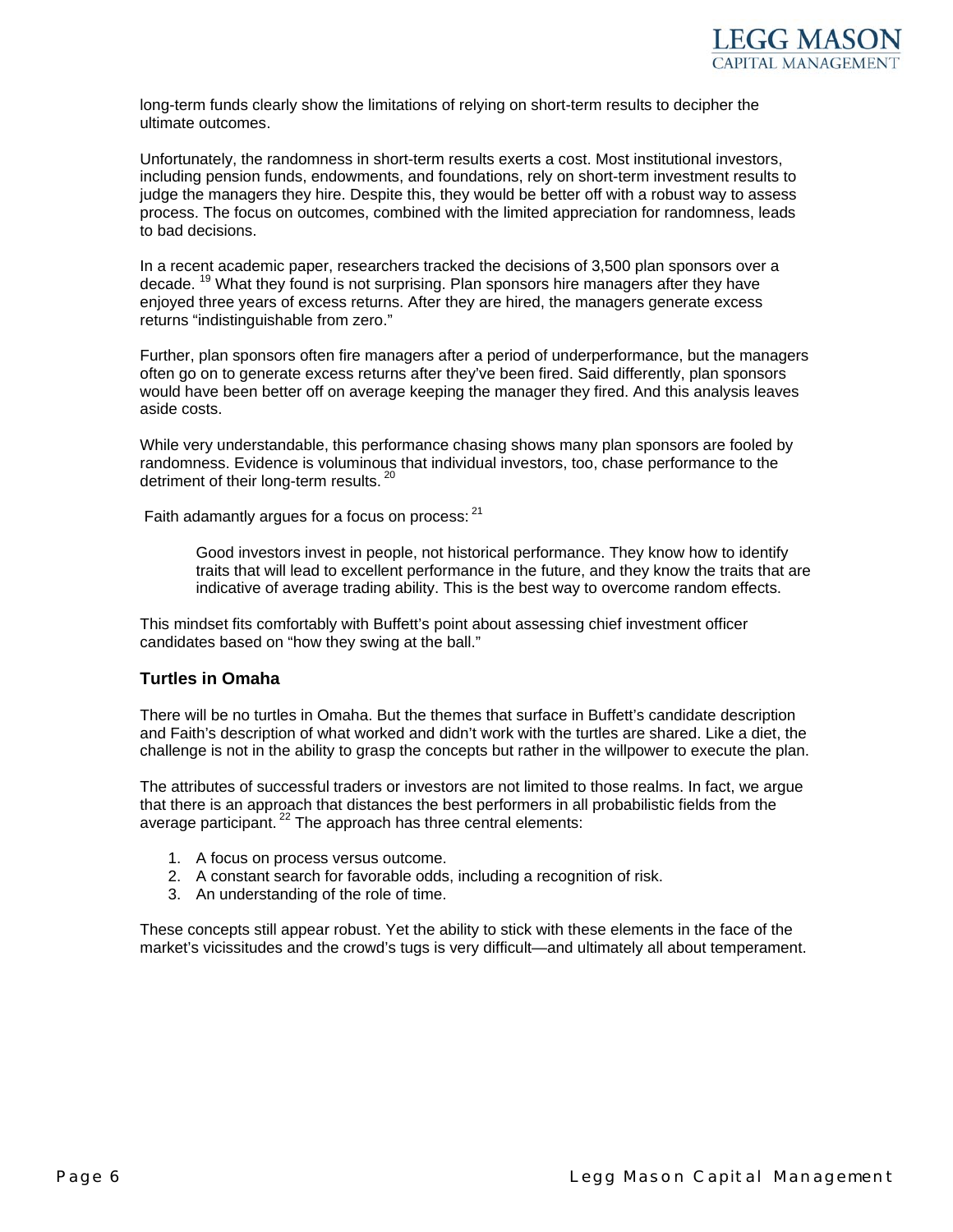

# **Endnotes**

1 Curtis M. Faith, *Way of the Turtle: The Secret Methods that Turned Ordinary People into Legendary* 

*Traders* (New York: McGraw-Hill, 2007), 44.<br><sup>2</sup> Warren E. Buffett, *Berkshire Hathaway 2006 Annual Letter to Shareholders*, March 1, 2007. See<br>http://berkshirehathaway.com/letters/2006ltr.pdf.

 $3$  See Charlie's Rose's interview with Buffett, May 10, 2007. See

http://www.charlierose.com/shows/2007/05/10/1/an-exclusive-conversation-with-warren-buffett.

4 Our favorite account of the LTCM meltdown is Donald MacKenzie, *An Engine, Not a Camera: How* 

*Financial Models Shape Markets* (Cambridge, MA: MIT Press, 2006).<br><sup>5</sup> Nassim Nicholas Taleb, *The Black Swan: The Impact of the Highly Improbable* (New York: Random House, 2007).

 $6$  Ibid., xvii-xix.

7 Warren E. Buffett, *Berkshire Hathaway 2001 Annual Letter to Shareholders*, February 28, 2002. See http://berkshirehathaway.com/letters/2001pdf.pdf.

<sup>8</sup> Michael J. Mauboussin, *More Than You Know: Finding Financial Wisdom in Unconventional Places,<br><i>Revised and Expanded* (New York: Columbia University Press, 2007).<br><sup>9</sup> Lavia Walastic O. W. W. W. W. W. W. W. W. W. W. W.

*Revised and Expanded* (New York: Columbia University Press, 2007). 9 Lewis Wolpert, *Six Impossible Things Before Breakfast: The Evolutionary Origins of Belief* (New York: W.W. Norton, 2007).

10 Michael J. Mauboussin, *More Than You Know: Finding Financial Wisdom in Unconventional Places* (New York: Columbia University Press, 2006), 185-192.

 $11$  Faith, xxi.

<sup>12</sup> Baba Shiv, George Loewenstein, Antoine Bechara, Hanna Damasio, and Antonio R. Damasio,

"Investment Behavior and the Negative Side of Emotion," *Psychological Science*, Vol. 16, 6, 2005.

 $13$  Faith, 51.

 $14$  Ibid., 61.

15 Steven Drobny, *Inside the House of Money: Top Hedge Fund Traders on Profiting in the Global Markets* (New York: John Wiley & Sons, 2006), 278.

<sup>16</sup> Faith, 158.

<sup>17</sup> In a prior piece, we described a sketch of what constitutes a good process:

We can say a process should be statistically and economically sound, and should be based on a repeatable set of activities. Statistically sound means the process is driven by the system's underlying probabilities and outcomes. In some systems the statistical properties are known (blackjack), in other systems the statistical properties change over time (markets), and in yet others both the probabilities and outcomes are opaque (certain forms of insurance). The process should accommodate the proper degree of uncertainty in the system.

Economically sound means the decisions maximize value over time. In blackjack, value maximization may mean minimizing the house edge. In investing, the process should identify investments with positive expected values. A positive expected value is to some degree independent of the frequency of correctness. In poker, for example, players strive to win the most money, not the most hands.

Finally, repeatable means you can apply the process over time, adjusting for changes in the system, and still make statistically- and economically-sound decisions. How much a process has to evolve depends on how much the system changes. For stable systems like blackjack, where the rules are comparable over time, the process doesn't change. In cases where the underlying system evolves, an adaptive process is crucial.

See Michael J. Mauboussin, "How Do You Compare? Thoughts on Comparing Well," *Mauboussin on* 

*Strategy*, August 9, 2006.<br><sup>18</sup>The Brandes Institute, "Death, Taxes, and Short-Term Underperformance," February 1, 2005. See http://www.brandes.com/NR/rdonlyres/F0E2CCDC-346B-4001-82CE-

068AA9F7A237/0/BI\_DeathTaxesandShortTermUnderperformance\_US.pdf. See also Litman/Gregory Research Team, "Our Study of Outperforming Managers Reveals Extent to Which They Underperform Along the Way," *Monthly Investment Commentary*, September 2006. See

http://www.npfa.com/news/pdf/2006-09\_Investment\_Commentary.doc.

<sup>19</sup> Amit Goyal and Sunil Wahal, "The Selection and Termination of Investment Management Firms by Plan Sponsors," *Working Paper*, May 2006. See http://www.econ.brown.edu/econ/events/HireFire5-14-06.pdf. 20 Michael Mauboussin, "Where Fools Rush In," *Time*, October 29, 2006.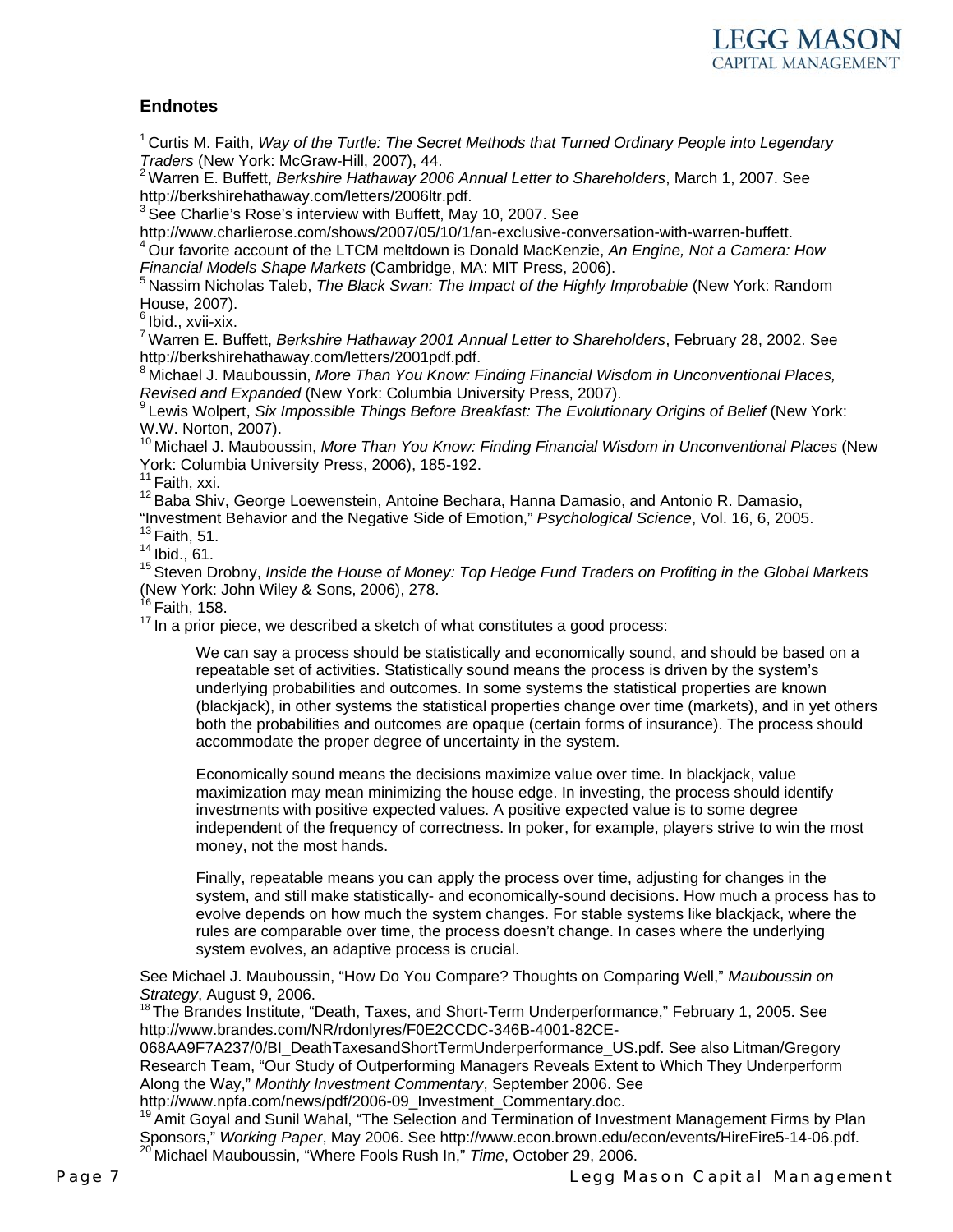

 $21$  Faith. 162.

22 Michael J. Mauboussin, "Decision-Making for Investors: Theory, Practice, and Pitfalls," *Mauboussin on Strategy*, May 24, 2004.

#### **Resources**

#### *Books*

Drobny, Steven, *Inside the House of Money: Top Hedge Fund Traders on Profiting in the Global Markets* (New York: John Wiley & Sons, 2006), 278.

Faith, Curtis M., *Way of the Turtle: The Secret Methods that Turned Ordinary People into Legendary Traders* (New York: McGraw-Hill, 2007).

MacKenzie, Donald, *An Engine, Not a Camera: How Financial Models Shape Markets* (Cambridge, MA: MIT Press, 2006).

Mauboussin, Michael J., *More Than You Know: Finding Financial Wisdom in Unconventional Places, Revised and Expanded* (New York: Columbia University Press, 2007).

Taleb, Nassim Nicholas, *The Black Swan: The Impact of the Highly Improbable* (New York: Random House, 2007).

Wolpert, Lewis, *Six Impossible Things Before Breakfast: The Evolutionary Origins of Belief* (New York: W.W. Norton, 2007).

#### *Articles*

Buffett, Warren E., *Berkshire Hathaway 2001 Annual Letter to Shareholders*, February 28, 2002.

\_\_\_\_\_., *Berkshire Hathaway 2006 Annual Letter to Shareholders*, March 1, 2007.

Goyal, Amit and Sunil Wahal, "The Selection and Termination of Investment Management Firms by Plan Sponsors," *Working Paper*, May 2006.

Litman/Gregory Research Team, "Our Study of Outperforming Managers Reveals Extent to Which They Underperform Along the Way," *Monthly Investment Commentary*, September 2006.

Mauboussin, Michael J., "Decision-Making for Investors: Theory, Practice, and Pitfalls," *Mauboussin on Strategy* May 24, 2004.

\_\_\_\_\_., "How Do You Compare? Thoughts on Comparing Well," *Mauboussin on Strategy*, August 9, 2006.

\_\_\_\_\_., "Where Fools Rush In," *Time*, October 29, 2006.

Shiv, Baba, George Loewenstein, Antoine Bechara, Hanna Damasio, and Antonio R. Damasio, "Investment Behavior and the Negative Side of Emotion," *Psychological Science*, Vol. 16, 6, 2005.

The Brandes Institute, "Death, Taxes, and Short-Term Underperformance," February 1, 2005.